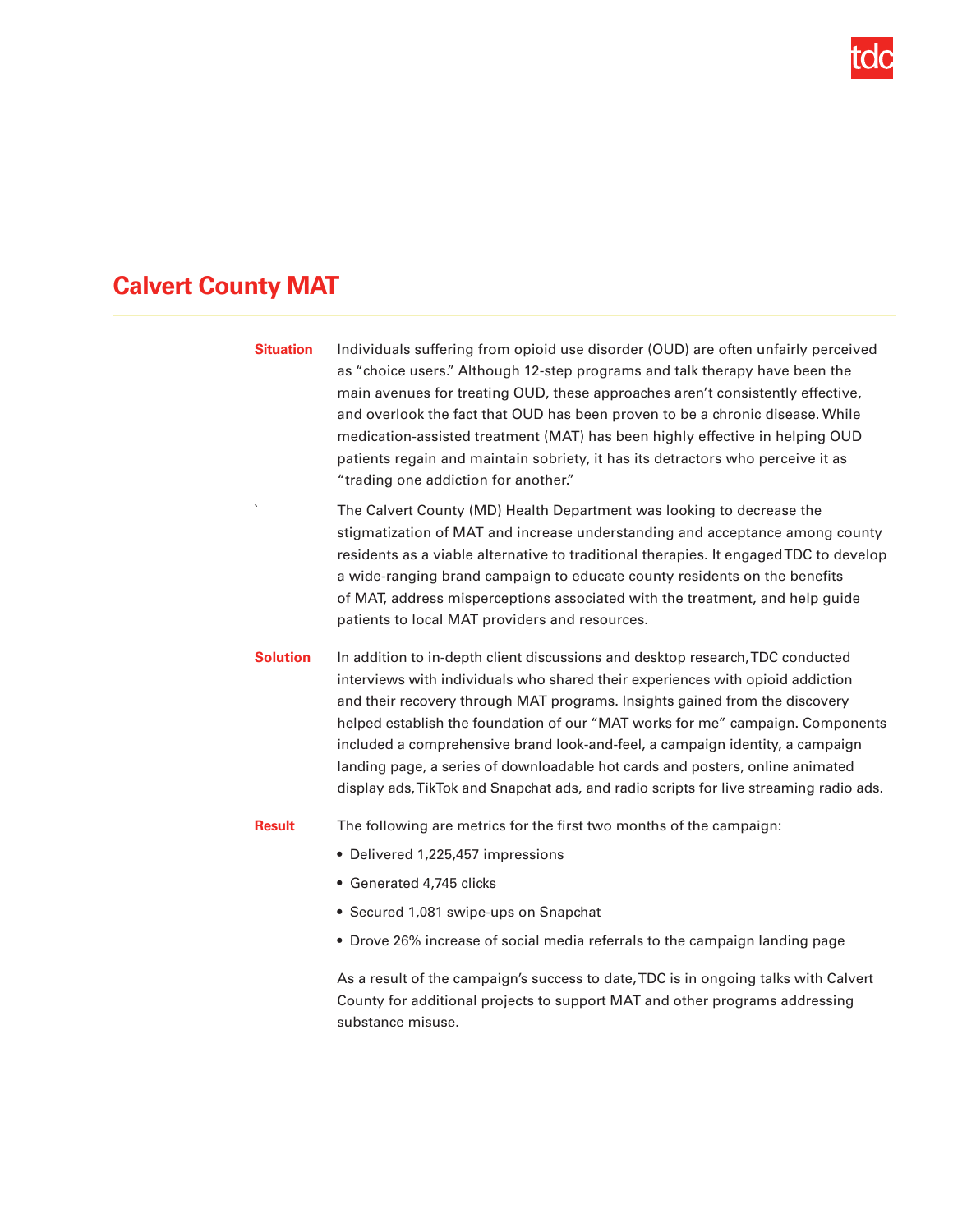- **•** campaign identity
- **•** campaign landing page

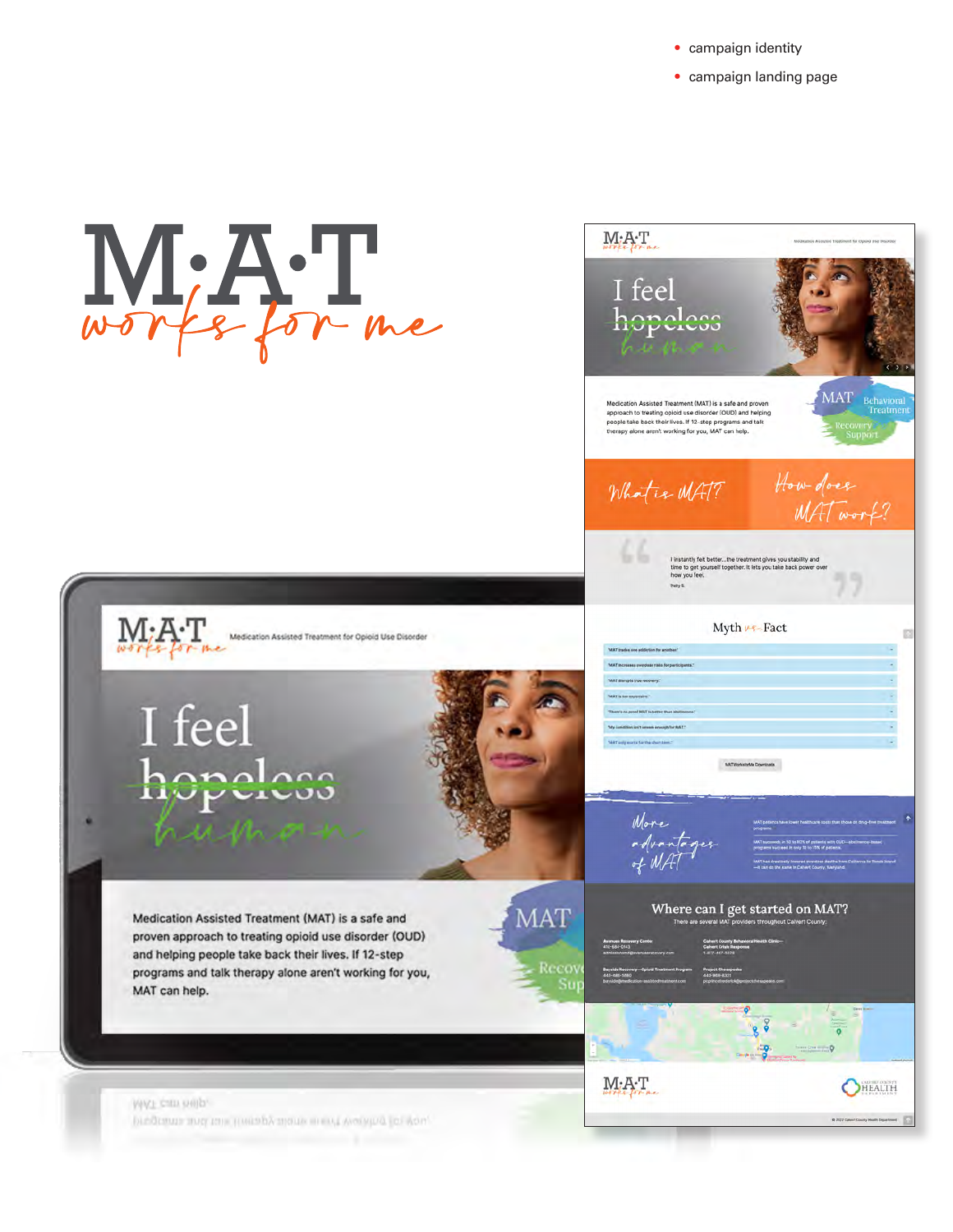**•** poster

**•** hot cards